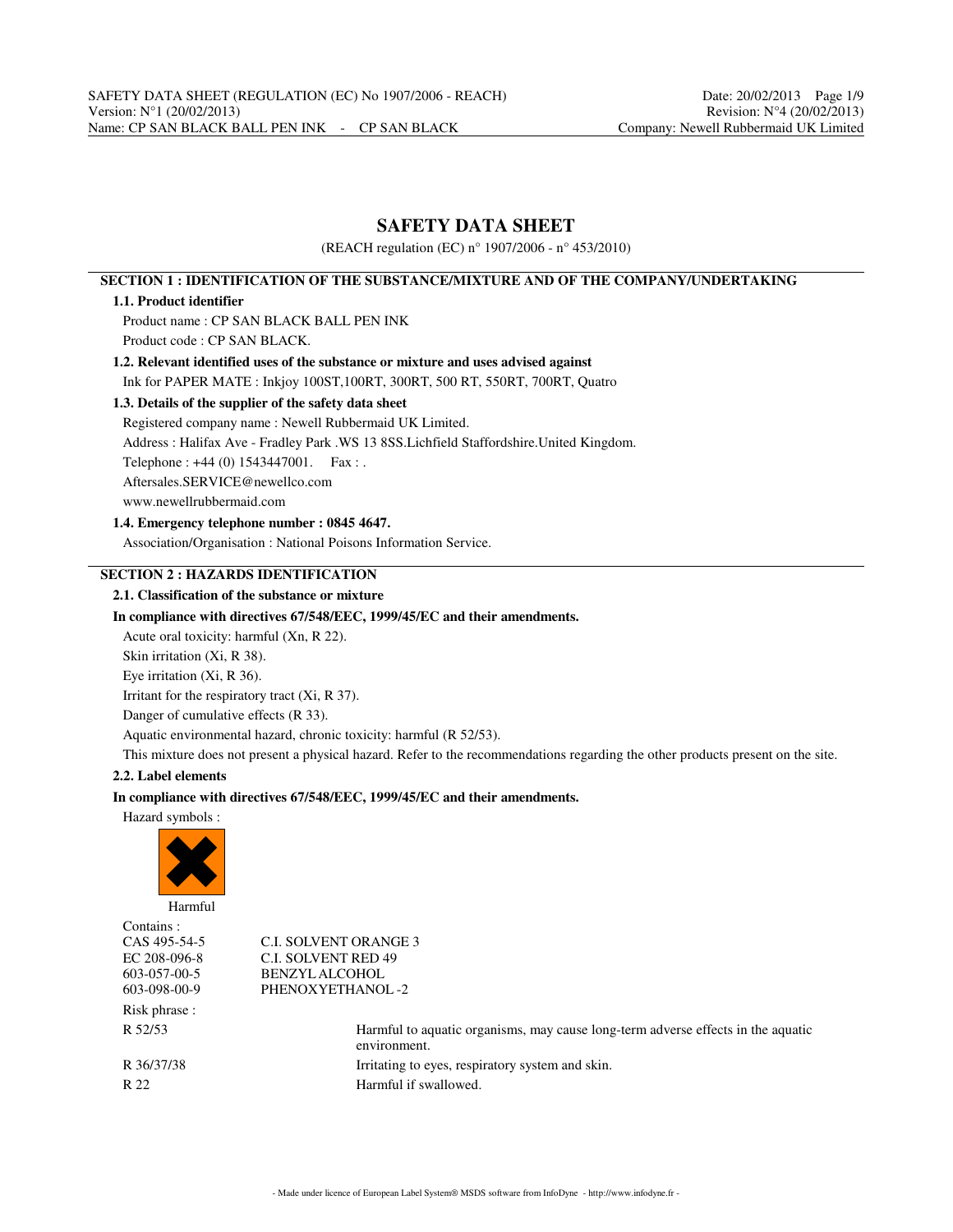| R 33               | Danger of cumulative effects.                                                                    |  |  |
|--------------------|--------------------------------------------------------------------------------------------------|--|--|
| Safety phrase :    |                                                                                                  |  |  |
| S <sub>2</sub>     | Keep out of the reach of children.                                                               |  |  |
| S 46               | If swallowed, seek medical advice immediately and show this container or label.                  |  |  |
| S 13               | Keep away from food, drink and animal feeding stuffs.                                            |  |  |
| S 25               | Avoid contact with eyes.                                                                         |  |  |
| S 26               | In case of contact with eyes, rinse immediately with plenty of water and seek medical<br>advice. |  |  |
| S 37               | Wear suitable gloves.                                                                            |  |  |
| S 64               | If swallowed, rinse mouth with water (only if the person is conscious).                          |  |  |
| 2.3. Other hazards |                                                                                                  |  |  |

No data available.

# **SECTION 3 : COMPOSITION/INFORMATION ON INGREDIENTS**

#### **3.1. Substances**

No substances fulfil the criteria set forth in annexe II section A of the REACH regulation (EC) n° 1907/2006.

#### **3.2. Mixtures**

| Composition: |  |
|--------------|--|
|              |  |
|              |  |

| Identification             | (EC) 1272/2008               | 67/548/EEC               | <b>Note</b>         | $\%$ |
|----------------------------|------------------------------|--------------------------|---------------------|------|
| INDEX: 603-098-00-9        | PHENOXYETHANOL-2             | GHS07, Wng               | $25 \le x \% < 50$  |      |
| CAS: 122-99-6              |                              | Xn                       |                     |      |
| EC: 204-589-7              |                              | H:302-319                |                     |      |
|                            |                              | $R: 36-22$               |                     |      |
| $ CAS: 65113-55-5$         | <b>C.I. SOLVENT BLACK 46</b> | GHS07, Wng               | $10 \le x \% < 25$  |      |
|                            |                              |                          |                     |      |
| EC: 265-449-9              |                              | Xi                       |                     |      |
|                            |                              | H:315-319-335            |                     |      |
|                            |                              | R: 36/37/38              |                     |      |
| INDEX: 603-057-00-5        | <b>BENZYL ALCOHOL</b>        | GHS07, Wng               | $10 \le x \% < 25$  |      |
| $ CAS: 100-51-6$           |                              | Xn                       |                     |      |
| EC: 202-859-9              |                              | H:332-302                |                     |      |
|                            |                              | R: 20/22                 |                     |      |
| $\overline{CAS: 110-98-5}$ | 1,1'-OXYDIPROPAN-2-OL        | GHS07, Wng               | $2.5 \le x \% < 10$ |      |
| EC: 203-821-4              |                              | Xi                       |                     |      |
|                            |                              | H:315-319-335            |                     |      |
|                            |                              | R: 36/37/38              |                     |      |
| $CRS: 112-80-1$            | <b>OLEIC ACID</b>            | GHS07, Wng               | $2.5 \le x \% < 10$ |      |
|                            |                              | Xi                       |                     |      |
|                            |                              | H:315-319-335            |                     |      |
|                            |                              | R: 36/37/38              |                     |      |
| $\overline{CAS: 112-90-3}$ | (Z)-OCTADEC-9-ENYLAMINE      | GHS07, GHS05, Dgr        | $2.5 \le x \% < 10$ |      |
| EC: 204-015-5              |                              | C                        |                     |      |
|                            |                              | H:302-314.1B             |                     |      |
|                            |                              | $R: 34-22$               |                     |      |
| $\overline{CAS: 509-34-2}$ | <b>C.I. SOLVENT RED 49</b>   | GHS07, GHS08, Wng        | $2.5 \le x \% < 10$ |      |
| EC: 208-096-8              |                              | Xn                       |                     |      |
|                            |                              | $H:302-373$              |                     |      |
|                            |                              | $R: 33-22$               |                     |      |
| $ CAS: 495-54-5$           | <b>C.I. SOLVENT ORANGE 3</b> | GHS07, GHS09, GHS08, Wng | $0 \le x \% < 2.5$  |      |
|                            |                              | Xn,N                     |                     |      |
|                            |                              | H:302-315-341-410        |                     |      |
|                            |                              | R: 38-68-50/53-22        |                     |      |
|                            |                              |                          |                     |      |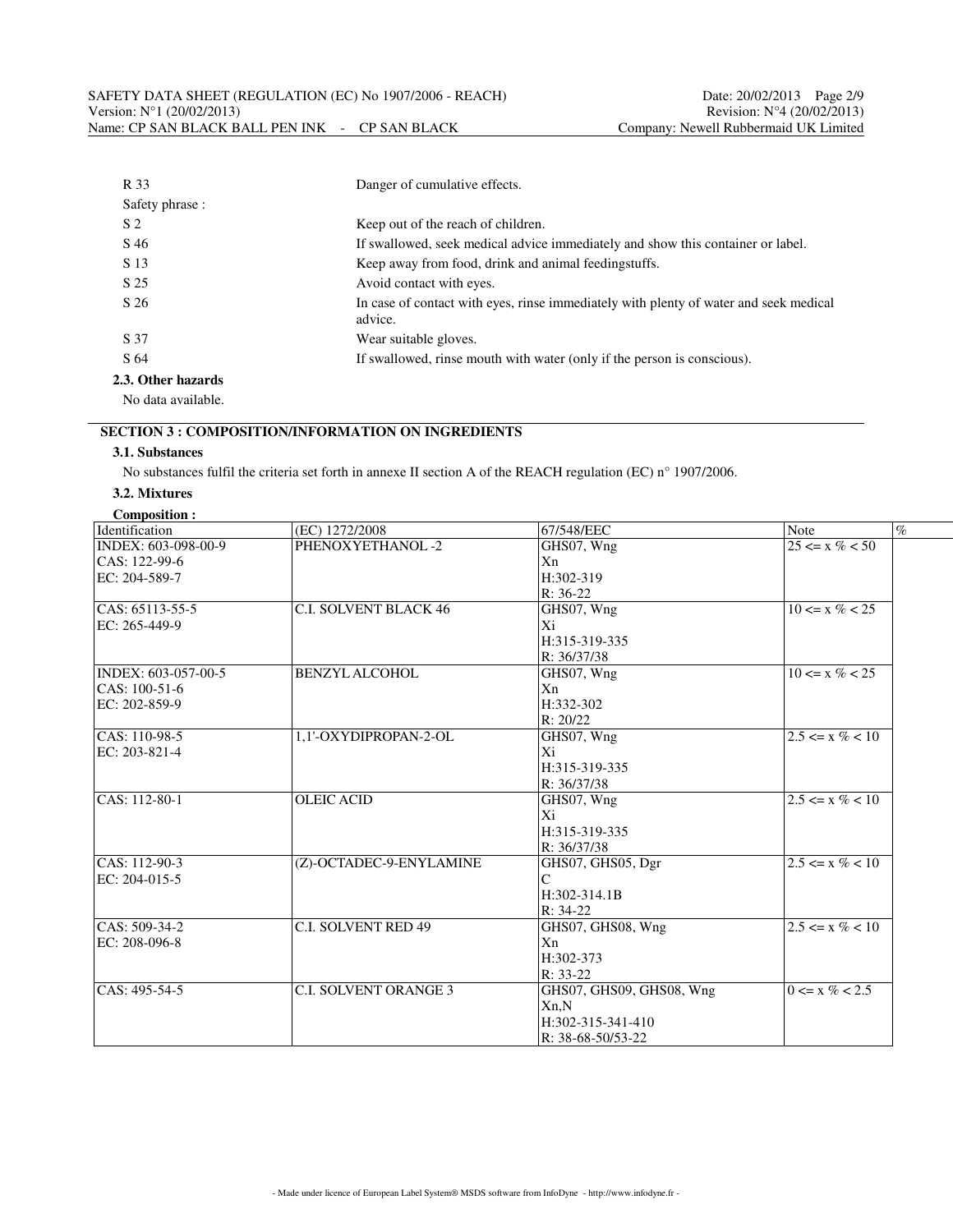## **SECTION 4 : FIRST AID MEASURES**

As a general rule, in case of doubt or if symptoms persist, always call a doctor.

NEVER induce swallowing by an unconscious person.

#### **4.1. Description of first aid measures**

#### **In the event of exposure by inhalation :**

In the event of massive inhalation, remove the person exposed to fresh air. Keep warm and at rest.

If the person is unconscious, place in recovery position. Notify a doctor in all events, to ascertain whether observation and supportive hospital care will be necessary.

If breathing is irregular or has stopped, effect mouth-to-mouth resuscitation and call a doctor.

Do not proceed with mouth-to-mouth or mouth-to-nose resuscitation.

#### **In the event of splashes or contact with eyes :**

Wash thoroughly with soft, clean water for 15 minutes holding the eyelids open.

#### **In the event of splashes or contact with skin :**

Remove contaminated clothing and wash the skin thoroughly with soap and water.

#### **In the event of swallowing :**

Do not give the patient anything orally.

In the event of swallowing, if the quantity is small (no more than one mouthful), rinse the mouth with water and consult a doctor.

In the event of swallowing, if the quantity is small (no more than one mouthful), rinse the mouth with water, administer activated medical charcoal and consult a doctor.

Keep the person exposed at rest. Do not force vomiting.

Seek medical attention, showing the label.

If swallowed accidentally, call a doctor to ascertain whether observation and hospital care will be necessary. Show the label. Seek medical attention immediately, showing the label.

#### **4.2. Most important symptoms and effects, both acute and delayed**

No data available.

#### **4.3. Indication of any immediate medical attention and special treatment needed** No data available.

#### **SECTION 5 : FIREFIGHTING MEASURES**

Non-flammable.

#### **5.1. Extinguishing media**

In the event of fire, use specifically suitable extinguishing agents. Never use water.

## **Suitable methods of extinction**

In the event of a fire, use :

- sprayed water or water mist
- foam

- multipurpose ABC powder

- BC powder

- carbon dioxide (CO2)

#### **Unsuitable methods of extinction**

In the event of a fire, do not use :

- water

- water jet

#### **5.2. Special hazards arising from the substance or mixture**

A fire will often produce a thick black smoke. Exposure to decomposition products may be hazardous to health. Do not breathe in smoke.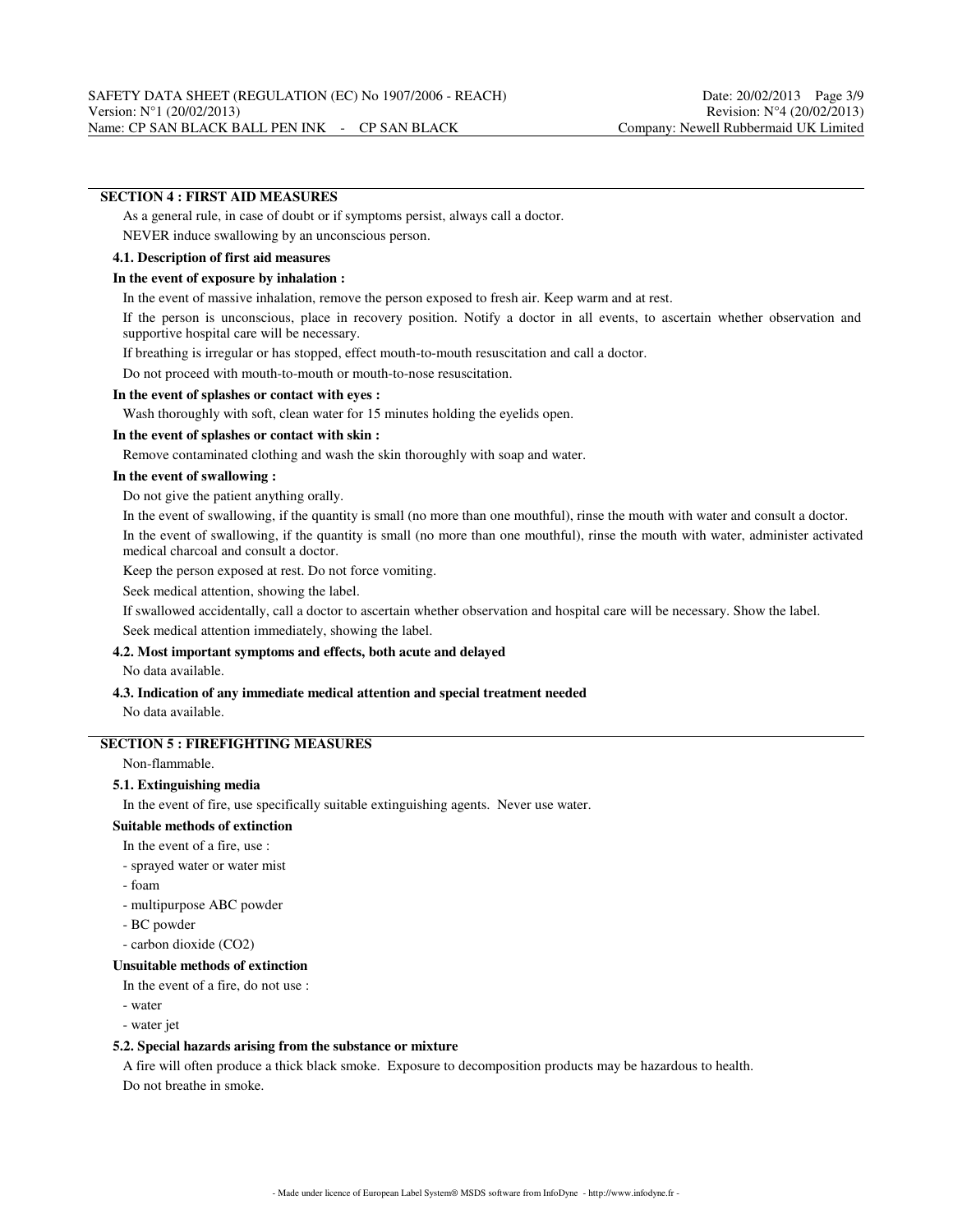In the event of a fire, the following may be formed :

- carbon monoxide (CO)

- carbon dioxide (CO2)

#### **5.3. Advice for firefighters**

No data available.

# **SECTION 6 : ACCIDENTAL RELEASE MEASURES**

## **6.1. Personal precautions, protective equipment and emergency procedures**

Consult the safety measures listed under headings 7 and 8.

## **For non fire-fighters**

Avoid inhaling the vapors.

Avoid any contact with the skin and eyes.

If a large quantity has been spilt, evacuate all personnel and only allow intervention by trained operators equipped with safety apparatus.

## **For fire-fighters**

Fire-fighters will be equipped with suitable personal protective equipment (See section 8).

#### **6.2. Environmental precautions**

Contain and control the leaks or spills with non-combustible absorbent materials such as sand, earth, vermiculite, diatomaceous earth in drums for waste disposal.

Prevent any material from entering drains or waterways.

## **6.3. Methods and material for containment and cleaning up**

Clean preferably with a detergent, do not use solvents.

## **6.4. Reference to other sections**

No data available.

# **SECTION 7 : HANDLING AND STORAGE**

Requirements relating to storage premises apply to all facilities where the mixture is handled.

#### **7.1. Precautions for safe handling**

Always wash hands after handling.

Remove and wash contaminated clothing before re-using.

Ensure that there is adequate ventilation, especially in confined areas.

## **Fire prevention :**

Handle in well-ventilated areas.

Prevent access by unauthorised personnel.

#### **Recommended equipment and procedures :**

For personal protection, see section 8.

Observe precautions stated on label and also industrial safety regulations.

Never pour water into this mixture.

Avoid inhaling vapors. Carry out any industrial operation which may give rise to this in a sealed apparatus.

Provide vapor extraction at the emission source and also general ventilation of the premises.

Also provide breathing apparatus for certain short tasks of an exceptional nature and for emergency interventions.

In all cases, recover emissions at source.

Packages which have been opened must be reclosed carefully and stored in an upright position.

#### **Prohibited equipment and procedures :**

No smoking, eating or drinking in areas where the mixture is used.

#### **7.2. Conditions for safe storage, including any incompatibilities**

No data available.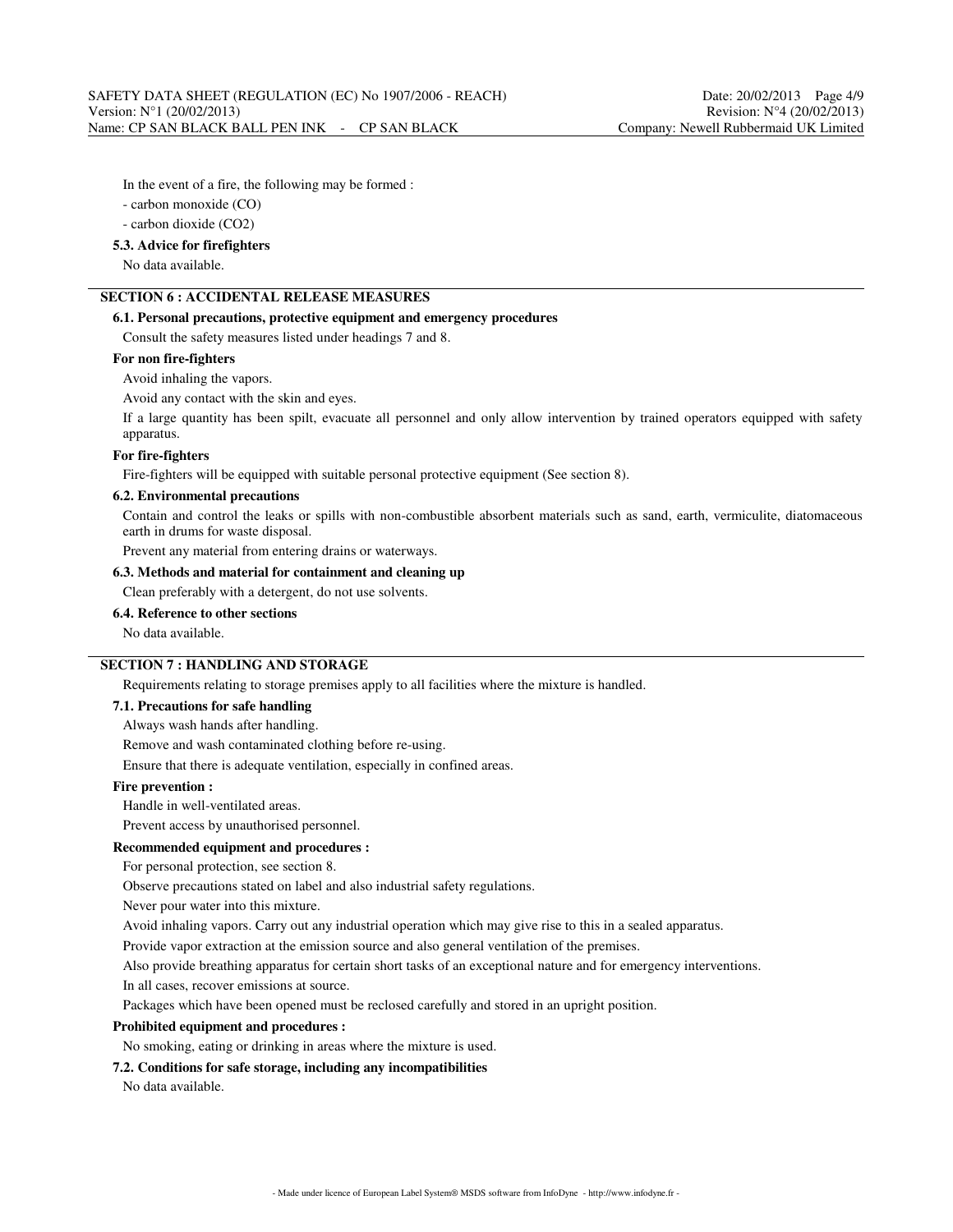## **Storage**

Keep out of reach of children.

Keep the container tightly closed in a dry, well-ventilated place

Keep away from food and drink, including those for animals.

The floor must be impermeable and form a collecting basin so that, in the event of an accidental spillage, the liquid cannot spread beyond this area.

#### **Packaging**

Always keep in packaging made of an identical material to the original.

#### **7.3. Specific end use(s)**

No data available.

## **SECTION 8 : EXPOSURE CONTROLS/PERSONAL PROTECTION**

## **8.1. Control parameters**

#### **Occupational exposure limits :**

- Germany - AGW (BAuA - TRGS 900, 21/06/2010) :

|                |                     | .                  |        |              |
|----------------|---------------------|--------------------|--------|--------------|
| CAS            | VME :               | VME:               | Excess | <b>Notes</b> |
| $122 - 99 - 6$ | $20 \text{ ml/m}$ 3 | $110 \text{ mg/m}$ | 2(1)   | DFG. H. Y    |

#### **8.2. Exposure controls**

## **Personal protection measures, such as personal protective equipment**

Use personal protective equipment that is clean and has been properly maintained.

Store personal protective equipment in a clean place, away from the work area.

Never eat, drink or smoke during use. Remove and wash contaminated clothing before re-using. Ensure that there is adequate ventilation, especially in confined areas.

#### **- Eye / face protection**

Avoid contact with eyes.

Use eye protectors designed to protect against liquid splashes

Before handling, wear safety goggles with protective sides accordance with standard EN166.

In the event of high danger, protect the face with a face shield.

Prescription glasses are not considered as protection.

Individuals wearing contact lenses should wear prescription glasses during work where they may be exposed to irritant vapours.

Provide eyewash stations in facilities where the product is handled constantly.

## **- Hand protection**

Use suitable protective gloves that are resistant to chemical agents in accordance with standard EN374.

Gloves must be selected according to the application and duration of use at the workstation.

Protective gloves need to be selected according to their suitability for the workstation in question : other chemical products that may be handled, necessary physical protections (cutting, pricking, heat protection), level of dexterity required.

Type of gloves recommended :

- Nitrile rubber (butadiene-acrylonitrile copolymer rubber (NBR))

- Butyl Rubber (Isobutylene-isoprene copolymer)

Recommended properties :

- Impervious gloves in accordance with standard EN374

**- Body protection**

Work clothing worn by personnel shall be laundered regularly.

After contact with the product, all parts of the body that have been soiled must be washed.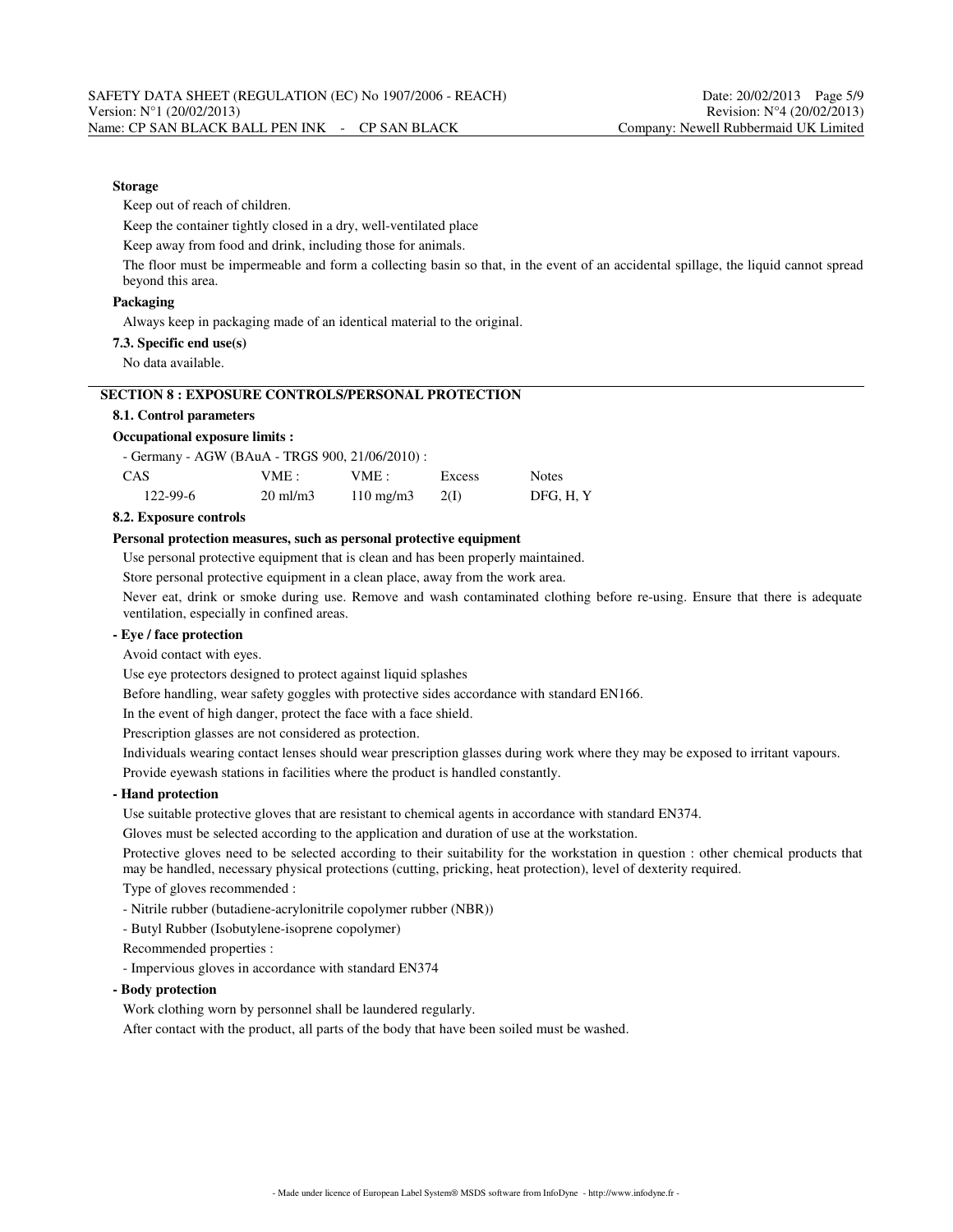**SECTION 9 : PHYSICAL AND CHEMICAL PROPERTIES**

| 9.1. Information on basic physical and chemical properties |                           |
|------------------------------------------------------------|---------------------------|
| <b>General information:</b>                                |                           |
| Physical state:                                            | viscous liquid.           |
| Important health, safety and environmental information     |                           |
| pH:                                                        | Not relevant.             |
| Boiling point/boiling range:                               | not specified.            |
| Flash point interval :                                     | not relevant.             |
| Vapour pressure :                                          | Below 110 kPa (1.10 bar). |
| Density:                                                   | not stated.               |
| Water solubility:                                          | Insoluble.                |
| Viscosity:                                                 | $1700 + 500$ cP           |
| Melting point/melting range:                               | not specified.            |
| Self-ignition temperature :                                | not specified.            |
| Decomposition point/decomposition range :                  | not specified.            |
| $%$ VOC :                                                  | 0,6                       |
| 9.2. Other information                                     |                           |
| $\mathbf{M} = \mathbf{1}$ , $\mathbf{M} = \mathbf{1}$      |                           |

No data available.

# **SECTION 10 : STABILITY AND REACTIVITY**

## **10.1. Reactivity**

#### No data available.

#### **10.2. Chemical stability**

This mixture is stable under the recommended handling and storage conditions in section 7.

#### **10.3. Possibility of hazardous reactions**

When exposed to high temperatures, the mixture can release hazardous decomposition products, such as carbon monoxide and dioxide, fumes and nitrogen oxide.

## **10.4. Conditions to avoid**

Avoid :

- humidity

Protect from moisture. Reaction with water can cause an exothermic reaction.

#### **10.5. Incompatible materials**

Keep away from :

- water

#### **10.6. Hazardous decomposition products**

The thermal decomposition may release/form :

- carbon monoxide (CO)

- carbon dioxide (CO2)

## **SECTION 11 : TOXICOLOGICAL INFORMATION**

## **11.1. Information on toxicological effects**

Harmful if swallowed.

May cause irreversible damage to the skin; namely inflammation of the skin or the formation of erythema and eschar or oedema following exposure up to four hours.

May have reversible effects on the eyes, such as eye irritation which is totally reversible by the end of observation at 21 days. Splashes in the eyes may cause irritation and reversible damage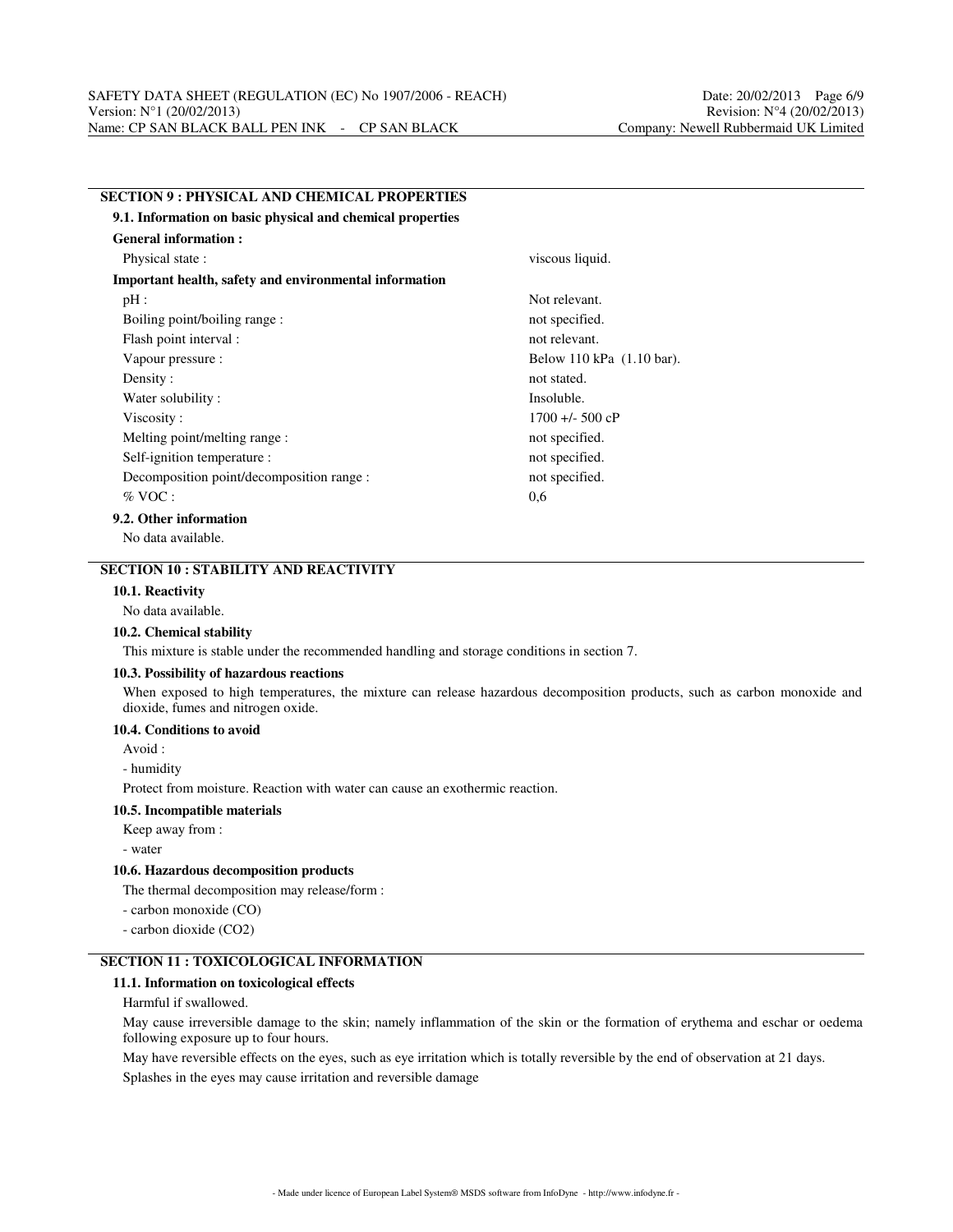Respiratory tract irritation may occur, together with symptoms such as coughing, choking and breathing difficulties.

## **11.1.1. Substances**

#### **Acute toxicity :**

| C.I. SOLVENT ORANGE 3 (CAS: 495-54-5)  | $DL50 = 1650$ mg/kg                    |
|----------------------------------------|----------------------------------------|
| Oral route:                            | Species : Rat (recommended by the CLP) |
| OLEIC ACID (CAS: 112-80-1)             | $DL50 = 25000$ mg/kg                   |
| Oral route:                            | Species : Rat                          |
| $1,1'-OXYDIPROPAN-2-OL(CAS: 110-98-5)$ | $DL50 = 14850$ mg/kg                   |
| Oral route :                           | Species : Rat                          |

## **11.1.2. Mixture**

No toxicological data available for the mixture.

# **SECTION 12 : ECOLOGICAL INFORMATION**

Harmful to aquatic life with long lasting effects.

The product must not be allowed to run into drains or waterways.

## **12.1. Toxicity**

## **12.1.1. Substances**

Substances classified as category 1 acute toxicity :

C.I. SOLVENT ORANGE 3 (CAS: 495-54-5) Fish toxicity : Duration of exposure : 48 h

 $CL50 = 0.3$  mg/l Species : Oryzias latipes

#### **12.1.2. Mixtures**

No aquatic toxicity data available for the mixture.

## **12.2. Persistence and degradability**

No data available.

## **12.3. Bioaccumulative potential**

No data available.

## **12.4. Mobility in soil**

No data available.

# **12.5. Results of PBT and vPvB assessment**

No data available.

## **12.6. Other adverse effects**

No data available.

## **German regulations concerning the classification of hazards for water (WGK) :**

WGK 2 (VwVwS vom 27/07/2005, KBws) : Hazardous for water.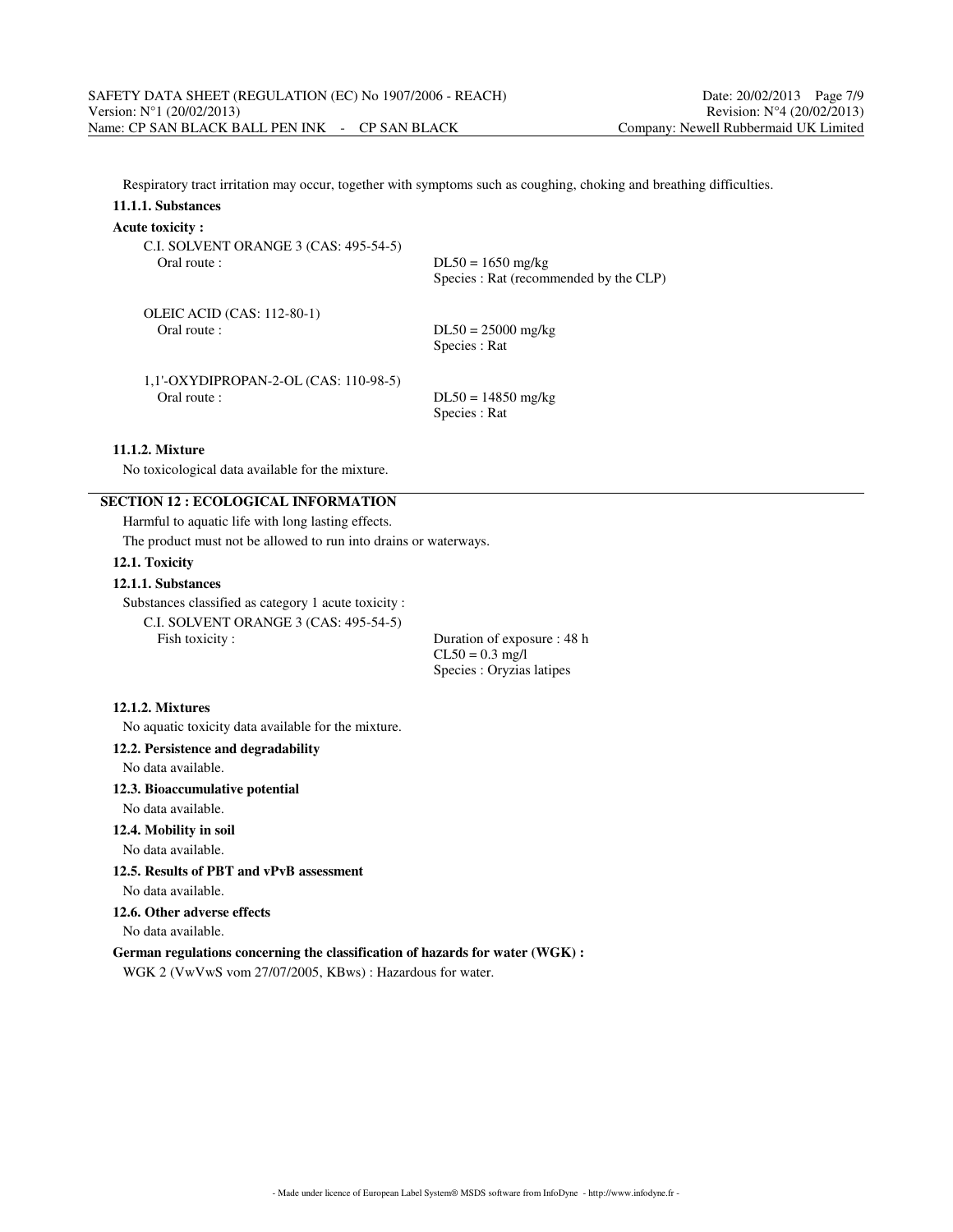## **SECTION 13 : DISPOSAL CONSIDERATIONS**

Proper waste management of the mixture and/or its container must be determined in accordance with Directive 2008/98/EC.

#### **13.1. Waste treatment methods**

Do not pour into drains or waterways.

#### **Waste :**

Waste management is carried out without endangering human health, without harming the environment and, in particular without risk to water, air, soil, plants or animals.

Recycle or dispose of waste in compliance with current legislation, preferably via a certified collector or company.

Do not contaminate the ground or water with waste, do not dispose of waste into the environment.

## **Soiled packaging :**

Empty container completely. Keep label(s) on container.

Give to a certified disposal contractor.

# **SECTION 14 : TRANSPORT INFORMATION**

Transport product in compliance with provisions of the ADR for road, RID for rail, IMDG for sea and ICAO/IATA for air transport (ADR 2011 - IMDG 2010 - ICAO/IATA 2012).

## **14.1. UN number**

2810

## **14.2. UN proper shipping name**

UN2810=TOXIC LIQUID, ORGANIC, N.O.S.

**14.3. Transport hazard class(es)**

- Classification :



6.1

#### **14.4. Packing group**

III

-

**14.5. Environmental hazards**

#### **14.6. Special precautions for user**

| <b>ADR/RID</b> | Class | Code              | Pack gr. | Label    | Ident.     | LQ      | Provis. | EO   | Cat. | Tunnel |
|----------------|-------|-------------------|----------|----------|------------|---------|---------|------|------|--------|
|                | 6.1   | T1                | Ш        | 6.1      | 60         | 5L      | 274 614 | E1   | ∠    | ΙE     |
|                |       |                   |          |          |            |         |         |      |      |        |
| <b>IMDG</b>    | Class | 2°Label           | Pack gr. | LO       | <b>EMS</b> | Provis. | EO      |      |      |        |
|                | 6.1   |                   | Ш        | 5 L      | $F-A.S-A$  | 223 274 | E1      |      |      |        |
|                |       |                   |          |          |            |         |         |      |      |        |
| <b>IATA</b>    | Class | $2^{\circ}$ Label | Pack gr. | Passager | Passager   | Cargo   | Cargo   | note | EQ   |        |
|                | 6.1   |                   | Ш        | 655      | 60 L       | 663     | 220 L   | A3A4 | lE1  |        |
|                |       |                   |          |          |            |         |         | A137 |      |        |
|                | 6.1   |                   | III      | Y642     | 2 L        |         |         | A3A4 | E1   |        |
|                |       |                   |          |          |            |         |         | A137 |      |        |

## **14.7. Transport in bulk according to Annex II of MARPOL73/78 and the IBC Code**

No data available.